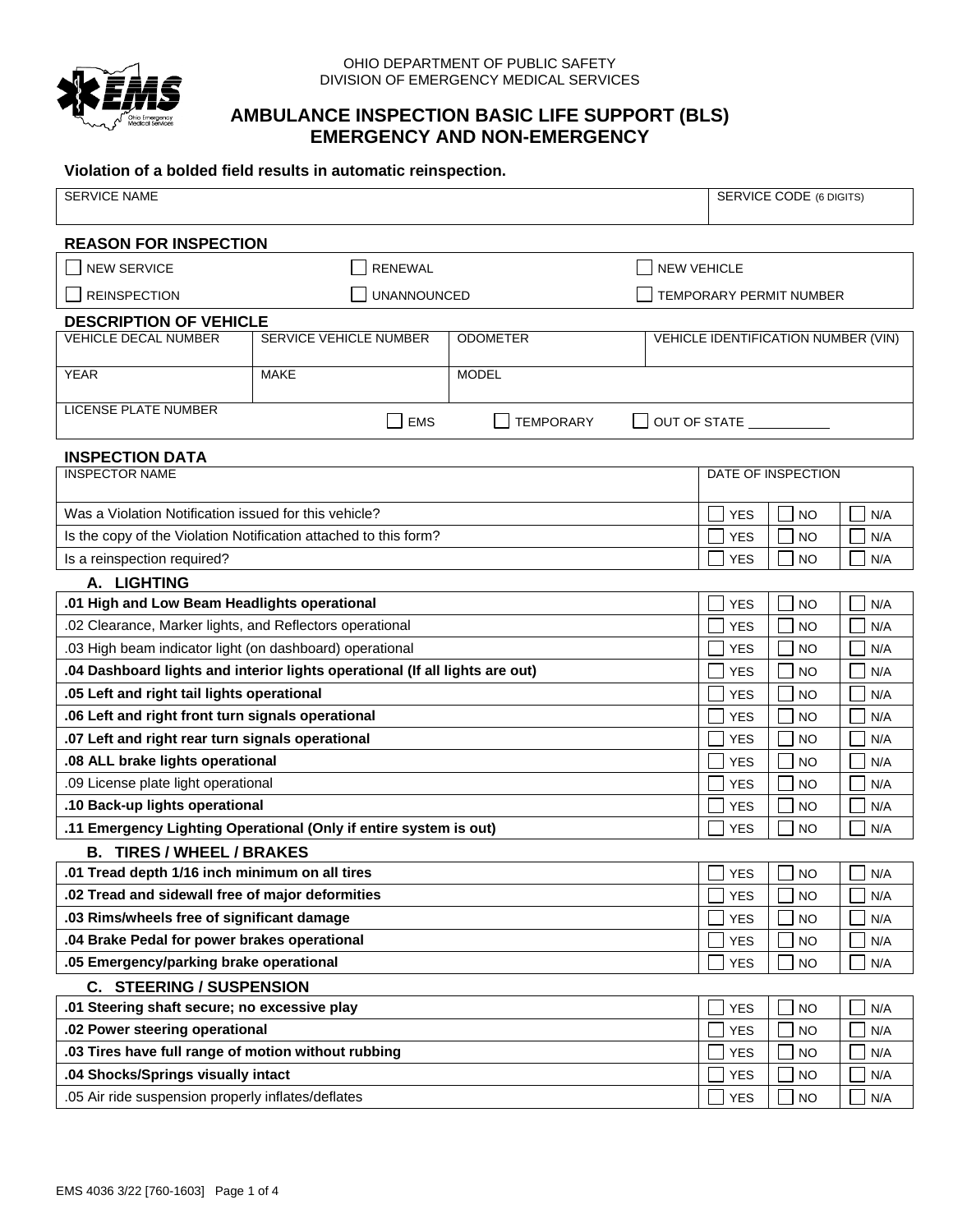# **D. WINDSHIELD / WINDOWS / MIRRORS**

| D.<br>WINDSHIELD / WINDOWS / MIRRORS                                                                                       |                   |           |     |
|----------------------------------------------------------------------------------------------------------------------------|-------------------|-----------|-----|
| .01 Windshield without breach, unobstructed                                                                                | <b>YES</b>        | NO        | N/A |
| .02 Windshield wipers and washers operational                                                                              | <b>YES</b>        | <b>NO</b> | N/A |
| .03 Windows without breach and consistent with OEM                                                                         |                   | <b>NO</b> | N/A |
| .04 Rear view mirrors without breach                                                                                       | <b>YES</b>        | <b>NO</b> | N/A |
| <b>E. WARNING DEVICES</b>                                                                                                  |                   |           |     |
| .01 Horn operational and audible                                                                                           | <b>YES</b>        | NO        | N/A |
| .02 Audible back up alarms operational                                                                                     | <b>YES</b>        | <b>NO</b> | N/A |
| .03 Siren operable and audible                                                                                             | <b>YES</b>        | <b>NO</b> | N/A |
| <b>MISCELLANEOUS</b><br>F.                                                                                                 |                   |           |     |
| .01 Driver and passenger safety belts operational                                                                          | <b>YES</b>        | <b>NO</b> | N/A |
| .02 Driver and passenger safety belts free of visible damage                                                               | <b>YES</b>        | <b>NO</b> | N/A |
| .03 Seats securely fastened to floor                                                                                       | <b>YES</b>        | <b>NO</b> | N/A |
| .04 Floor intact and free of holes                                                                                         | <b>YES</b>        | <b>NO</b> | N/A |
| .05 Interior free of protrusions, trash, and debris                                                                        | <b>YES</b>        | <b>NO</b> | N/A |
| .06 Structural integrity without breach (body and frame)                                                                   | <b>YES</b>        | <b>NO</b> | N/A |
| .07 Heater, defroster, and A/C installed and operational Front & Back                                                      | <b>YES</b>        | <b>NO</b> | N/A |
| .08 Exhaust system secured and without breach Visual Inspection                                                            | <b>YES</b>        | <b>NO</b> | N/A |
| .09 Fuel tank free of leaks and securely mounted Visual Inspection                                                         | <b>YES</b>        | <b>NO</b> | N/A |
| .10 License plate rear                                                                                                     | <b>YES</b>        | <b>NO</b> | N/A |
| .11 Two-way communications with dispatch and medical control                                                               | <b>YES</b>        | <b>NO</b> | N/A |
| .12 Service name/logo permanently on vehicle                                                                               | <b>YES</b>        | <b>NO</b> | N/A |
| .13 Conformance placard, sticker, or affidavit                                                                             | <b>YES</b>        | NO        | N/A |
| .14 ABC Fire Extinguishers minimum classification of 2-A:10-B:C compliant (2)                                              | <b>YES</b>        | <b>NO</b> | N/A |
| .15 Extinguishers must be permanently mounted per national standard                                                        | <b>YES</b>        | <b>NO</b> | N/A |
| .16 Annual extinguisher maintenance check per OSHA                                                                         | <b>YES</b>        | <b>NO</b> | N/A |
| <b>G. OXYGEN EQUIPMENT</b>                                                                                                 |                   |           |     |
| .01 Permanently installed main oxygen system (current hydrostatic testing)                                                 | <b>YES</b>        | <b>NO</b> | N/A |
| .02 Permanent variable flow regulator (0-15 LPM minimum) (1)                                                               | <b>YES</b>        | NO        | N/A |
| .03 Two portable oxygen tanks secured in appropriate tank storage mechanism (minimum "D")<br>(current hydrostatic testing) | <b>YES</b><br>a s | <b>NO</b> | N/A |
| .04 One portable variable flow regulator (0-15 LPM minimum)                                                                | <b>YES</b>        | <b>NO</b> | N/A |
| .05 Bag mask resuscitator with reservoir capable of 100% oxygen flow (self-Inflating)                                      | <b>YES</b>        | <b>NO</b> | N/A |
| .06 Transparent masks for bag mask resuscitator (Adult-Child-Infant) (1 each) OR (adult, combo child/pediatric)            | <b>YES</b>        | <b>NO</b> | N/A |
| .07 Transparent oxygen masks [Adult (2); Pediatric (2); Infant (2)]                                                        | <b>YES</b>        | <b>NO</b> | N/A |
| .08 Nasal cannulas (Adult-Child) (2 each)                                                                                  | <b>YES</b>        | <b>NO</b> | N/A |
| <b>H. SUCTION EQUIPMENT</b>                                                                                                |                   |           |     |
| .01 Permanently installed suction unit                                                                                     | <b>YES</b>        | <b>NO</b> | N/A |
| .02 Portable suction unit (powered or hand operated)                                                                       | <b>YES</b>        | NO        | N/A |
| .03 Rigid pharyngeal curved suction catheters wide-bore tubing (2)                                                         | <b>YES</b>        | <b>NO</b> | N/A |
| .04 Soft tip suction catheter (2 sizes) 1 between 6.0 and 10 French and 1 between 12 and 16 French                         | <b>YES</b>        | <b>NO</b> | N/A |
| .05 Sterile water and/or NS (4) minimum 1000 ML excluding IV solutions                                                     | <b>YES</b>        | <b>NO</b> | N/A |
| .06 Sterile gloves (2 pair)                                                                                                | <b>YES</b>        | <b>NO</b> | N/A |
| .07 Suction tubing (2)                                                                                                     | <b>YES</b>        | <b>NO</b> | N/A |
| .08 Suction bags (2 extra disposable liners or containers)                                                                 | <b>YES</b>        | <b>NO</b> | N/A |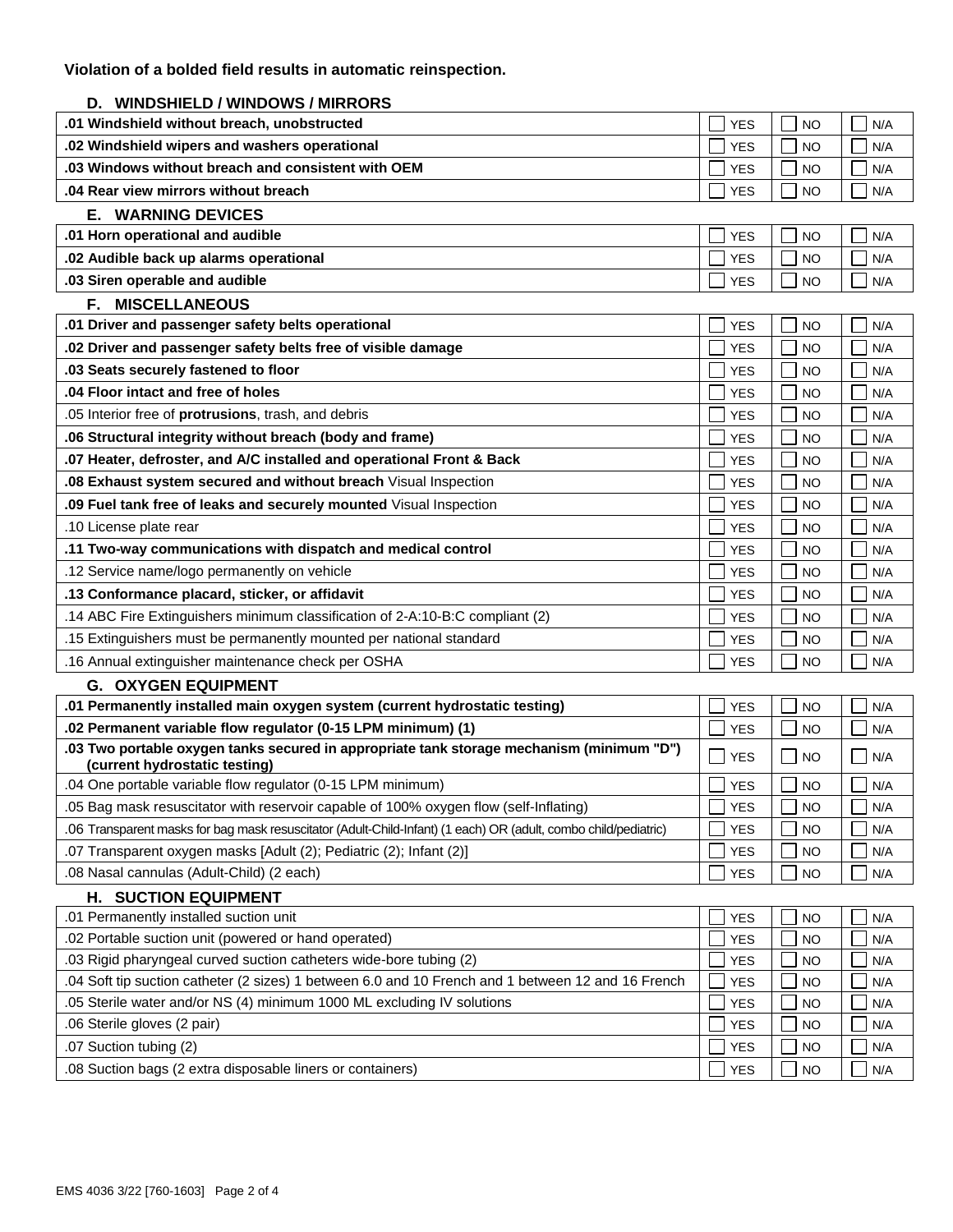## **Violation of a bolded field results in automatic reinspection.**

### **I. AIRWAY EQUIPMENT**

| .01 Oropharyngeal airway devices infant through adult (1)                                | <b>YES</b> | NO        | N/A |
|------------------------------------------------------------------------------------------|------------|-----------|-----|
| .02 Nasopharyngeal airway devices infant through adult (1)                               | <b>YES</b> | <b>NO</b> | N/A |
| .03 Syringes (assorted sizes)                                                            | <b>YES</b> | <b>NO</b> | N/A |
| .04 Adult Magill Forceps                                                                 | <b>YES</b> | <b>NO</b> | N/A |
| .05 Pediatric Magill Forceps                                                             | <b>YES</b> | <b>NO</b> | N/A |
| .06 Water soluble lubricant                                                              | <b>YES</b> | NO        | N/A |
| .07 Secondary confirmation device for ET tube (End-tidal CO2 detector or capnometer) (2) | <b>YES</b> | <b>NO</b> | N/A |
| .08 Supraglottic airway devices (adult/pediatric) (1)(2)                                 | <b>YES</b> | <b>NO</b> | N/A |

| <b>BLEEDING CONTROL / BURN EQUIPMENT / COMMERCIAL TOURNIQUET DEVICE</b><br>J. |            |           |     |  |
|-------------------------------------------------------------------------------|------------|-----------|-----|--|
| .01 Adhesive dressing strips (10)                                             | <b>YES</b> | <b>NO</b> | N/A |  |
| .02 Sterile gauze pads (20) (assorted sizes)                                  | <b>YES</b> | <b>NO</b> | N/A |  |
| .03 Surgi pads/sterile sponge pads (4)                                        | <b>YES</b> | <b>NO</b> | N/A |  |
| .04 Assorted standard gauze rolls (4)                                         | <b>YES</b> | <b>NO</b> | N/A |  |
| .05 Sterile universal trauma dressing                                         | <b>YES</b> | <b>NO</b> | N/A |  |
| .06 Sterile nonporous dressing (4)                                            | <b>YES</b> | <b>NO</b> | N/A |  |
| .07 Assorted tape (4)                                                         | <b>YES</b> | <b>NO</b> | N/A |  |
| .08 Commercial Tourniquet Device (1)                                          | <b>YES</b> | NO        | N/A |  |

| <b>ISOLATION EQUIPMENT</b><br>Κ.                                  |            |                    |     |
|-------------------------------------------------------------------|------------|--------------------|-----|
| .01 Kits (4) OR                                                   | <b>YES</b> | NO                 | N/A |
| .02 Isolation goggles and mask or mask/shield combo (4)           | <b>YES</b> | I Ino              | N/A |
| .03 Isolation gowns (4)                                           | <b>YES</b> | l Ino              | N/A |
| .04 Isolation gloves (4)                                          | <b>YES</b> | I NO               | N/A |
| .05 High particulate filter mask (HEPA or N95) (4 assorted sizes) | <b>YES</b> | $\Box$ NO          | N/A |
| .06 Containers (bags) for infectious medical waste (4)            | <b>YES</b> | i Ino              | N/A |
| .07 Sharps container                                              | <b>YES</b> | $\vert$ $\vert$ NO | N/A |
| .08 Disinfectant/germicidal                                       | <b>YES</b> | I Ino              | N/A |
| .09 Waterless hand cleaner                                        | <b>YES</b> | $\Box$ NO          | N/A |
| <b>IMMOBILIZATION EQUIPMENT</b>                                   |            |                    |     |

| .01 Extremity immobilization devices (board, air, vacuum, ladder, or equivalent)                     | <b>YES</b> | <b>NO</b> | N/A |
|------------------------------------------------------------------------------------------------------|------------|-----------|-----|
| .02 Traction splint [adult (1) and child <sup>(1)</sup> (1)] OR [adjustable for adult and child (1)] | <b>YES</b> | <b>NO</b> | N/A |
| .03 Backboard or equivalent (2) (1)                                                                  | <b>YES</b> | <b>NO</b> | N/A |
| .04 Backboard straps (3 each per board) (1)                                                          | <b>YES</b> | NO.       | N/A |
| .05 Commercial cervical immobilization device (2) Adult (1)                                          | <b>YES</b> | <b>NO</b> | N/A |
| .06 Rigid extrication collar (Infant-Child-Adult) (small-medium-large) <sup>(1)</sup>                | <b>YES</b> | <b>NO</b> | N/A |
| .07 Stairchair and/or combo stairchair/folding cot (1)                                               | <b>YES</b> | NO        | N/A |

**(1) Per Medical Protocol**

**(2) Per Medical Protocol/Requires Waveform Capnography**